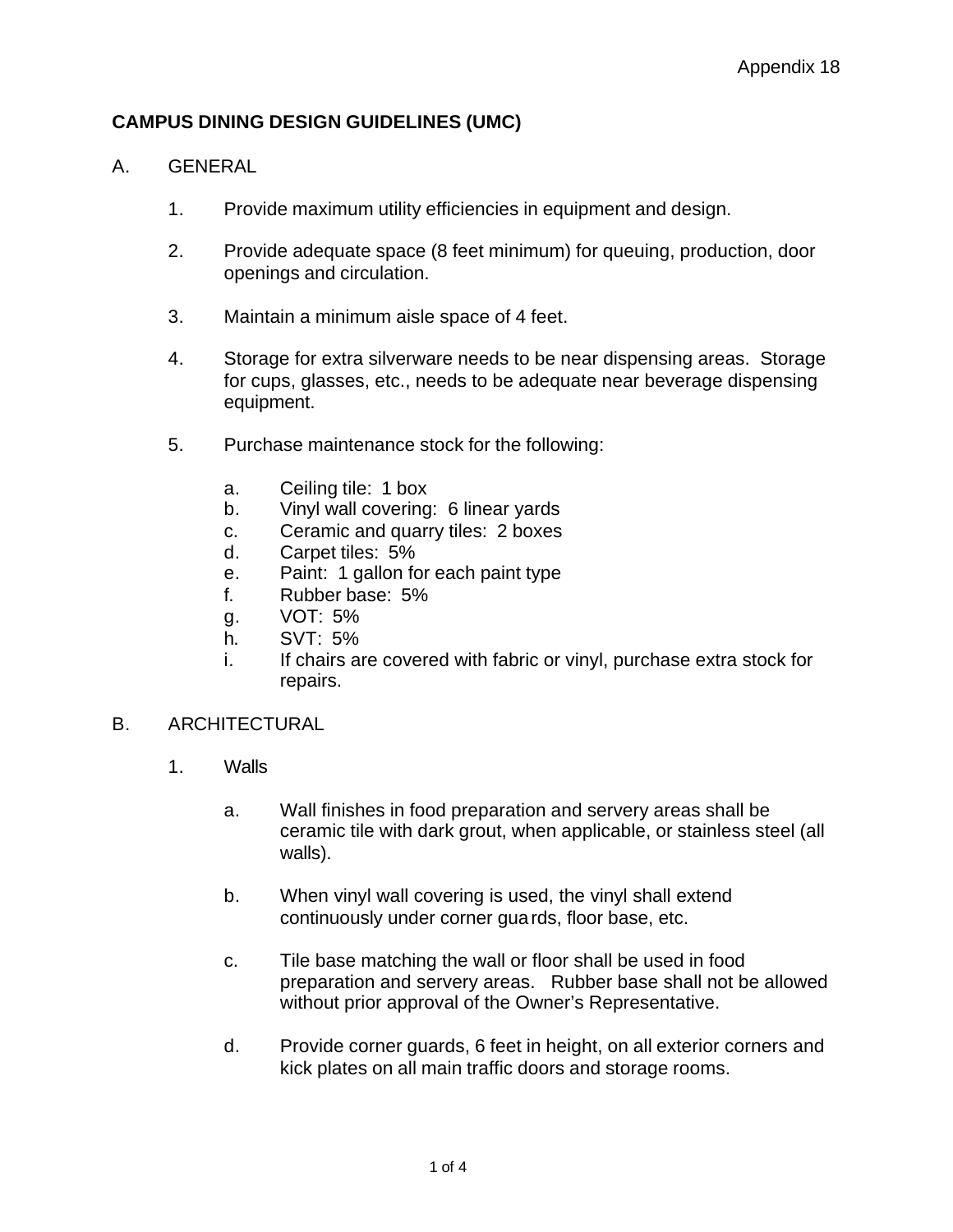- e. Provide wall bumpers where chairs can come in contact with walls.
- f. Provide protection to walls and walk-in coolers where floor cleaning machines and chemicals are used. (Walk-in coolers and freezers are typically aluminum faced insulation. Floor chemicals can damage the aluminum).
- 2. Floors
	- a. Non-slip quarry tile should be used as flooring in food preparation areas. Quarry or porcelain tile can be used in servery areas. Smooth, not slick, tiles instead of rough textured tiles should be used in servery areas to facilitate ease of cleaning.
	- b. Provide adequate slope, minimum 2 foot radius, to floor drains and floor sinks.
- 3. Doors
	- a. Do not provide closers with hold opens for doors into dining areas.
	- b. All double doors require a center-placed mullion for proper electronic locking.
- 4. Countertops
	- a. Corian is the preferred material.
	- b. Sneeze guards must be carefully positioned to allow both served and self-service applications, in addition to adequate space for a tray slide.

#### C. EQUIPMENT

- 1. Movable equipment on heavy duty lockable casters is desired (e.g., reachin refrigerators, warmers, ovens, etc.).
	- a. Under counter refrigeration units should be supplied on a slide-out base for ease of maintenance.
- 2. Beverage counters should be all stainless steel. The inside of beverage counters, and other counters as much as possible, should also be stainless steel. No plastic laminates or melamine is allowed when there is possible exposure to liquids, debris, or trash.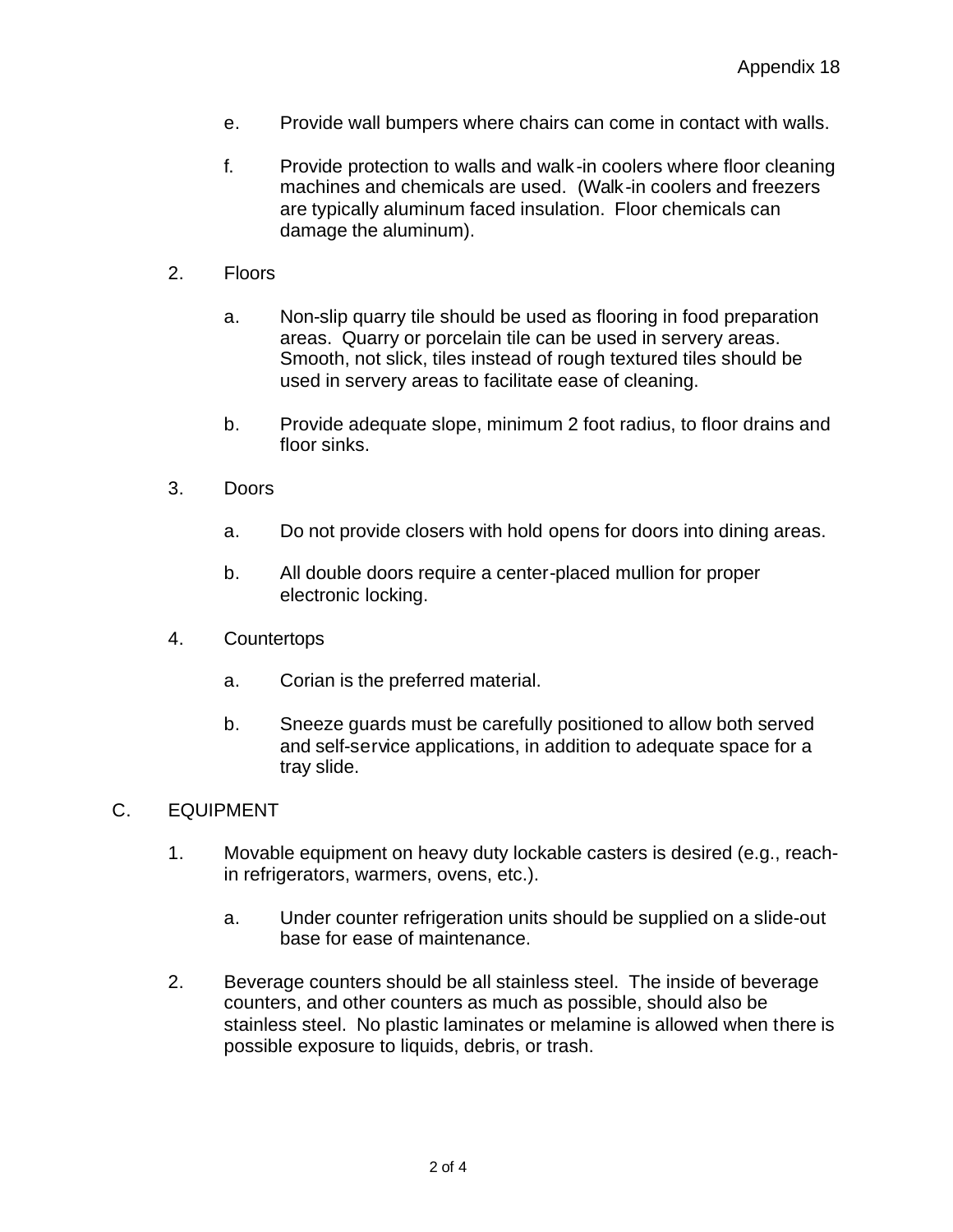- 3. Dish machine tray slides and belt returns shall be straight whenever possible.
- 4. Thresholds for coolers/freezers should be totally flush. The heater wire around the doors should be recessed into the floor to provide a flush threshold.
- 5. Provide quick disconnects on all equipment including gas and electric. Avoid hard-wiring equipment.
- 6. Electrical cords for countertop equipment should run through grommeted holes in the counters and not in front of the counters. When holes are cut in stainless steel tops (for electrical cords, soda lines, etc.) the metal should be flared and grommeted to avoid liquids from running through these penetrations.
- 7. Electrical conduit for electric locks, key switches, card swipes, etc. should be molded into the freezer/cooler walls at the factory. Seal each end of these conduits after the items are installed to eliminate condensation.
- D. MECHANICAL
	- 1. Indirect wastes shall be carefully located and designed to avoid tripping hazards, flooding (from movable equipment being moved off of the drain it utilizes), and proper equipment function.
	- 2. Adequate floor drains in kitchen and servery areas are to be supplied for ease of "flood cleaning".
	- 3. Ensure there are adequate backflow preventers and shutoff valves to prevent contamination, undesired mixing of hot and cold water, etc.
	- 4. Restrooms should utilize hands-free automatic fixtures.
	- 5. Grease traps are to be easily accessible and 'vapor-proof'.
	- 6. As a design basis, SECO exhaust hoods are preferred with Rainmaker fire suppression systems.
		- a. Hoods need to be individually exhausted and not combined with any other hood or exhaust system. HVAC system make-up air must track the hood operation.
		- b. Each exhaust hood should have its own on/off wall switch and light switch easily accessible to staff.